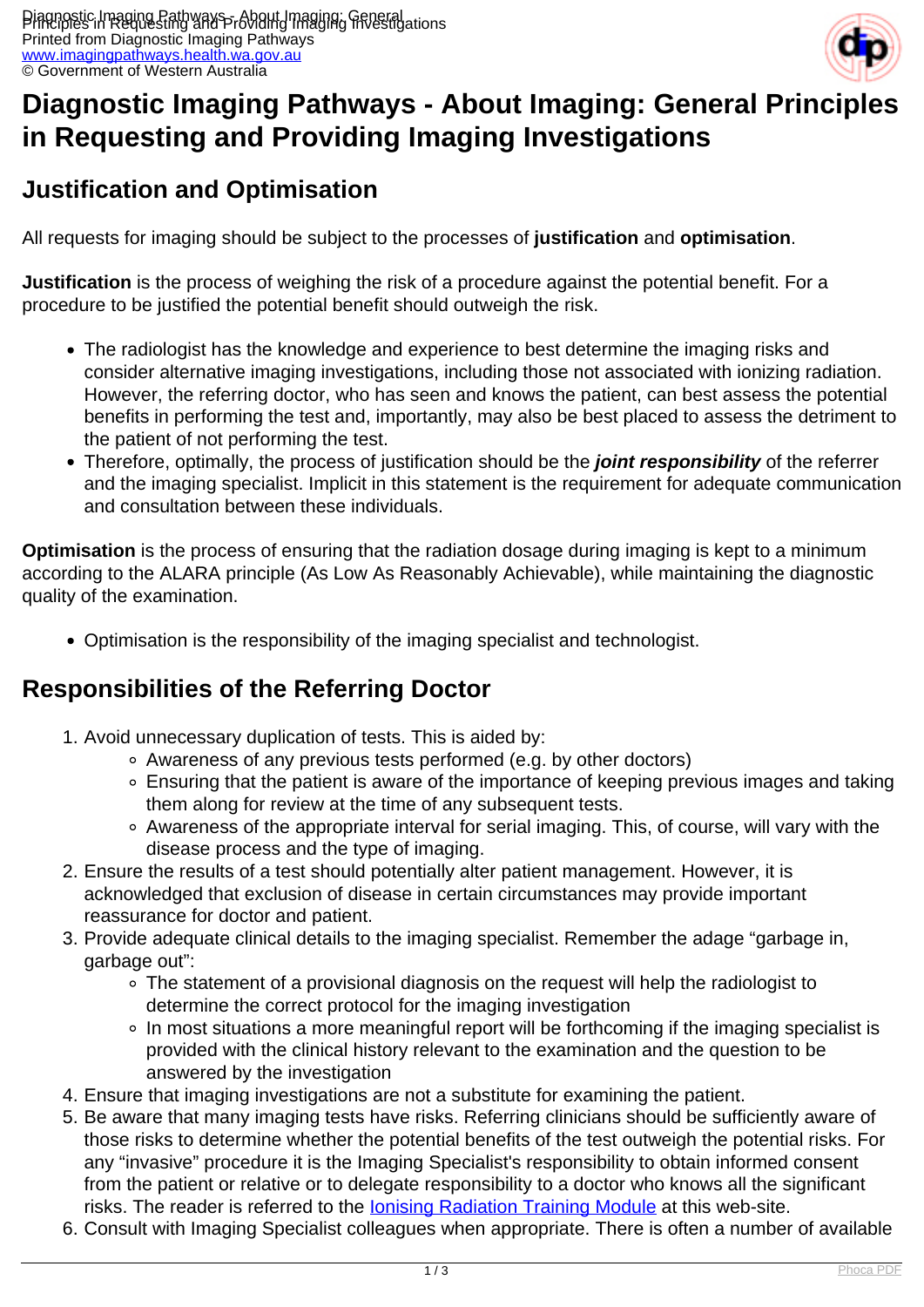

investigations in a particular clinical situation. The choice of the appropriate test in what may be a complex clinical problem will be facilitated by consultation.

7. Particularly in younger patients, if possible and appropriate, choose imaging that does not employ ionizing radiation (e.g. ultrasound, MRI) in preference to those using ionizing radiation.

## **Responsibility of the Imaging Specialist**

- 1. Ensure, in association with the referring clinician, that the appropriate test is performed.
- 2. Determine that radiation dosage during imaging is kept to a minimum according to the ALARA principle (As Low As Reasonably Achievable).
	- Avoid duplication of tests (reference to prior imaging, avoidance of the need for repeating views by overseeing quality control of radiography, etc).
	- Adhere to strict principles of radiation protection such as shielding, appropriate technical factors, appropriate film/screen combinations and obtaining the minimum number of exposures required for adequate diagnosis.
	- When appropriate, choose tests that do not employ ionizing radiation in preference to those that do.
- 3. Avoid ionizing radiation in pregnant patients by:
	- Raising the awareness of patients for the need to inform the Imaging Specialist or technologist of the possibility of pregnancy.
	- Adhering to the "28 day rule". If a patient of child-bearing age has missed a period, the test may need to be delayed until pregnancy is excluded.
	- Performing tests that do not employ ionizing radiation, in preference to those that do, when it is appropriate for patients of child-bearing age.
- 4. There may be over-riding urgent clinical circumstance, that warrant irradiation of a pregnant, or possibly pregnant patient. The responsibility for performing the test should be shared after consultation with the referring clinician
- 5. Provide a timely and accurate report of the examination. The need for promptness should be balanced with the need for accuracy, so that instant "patient-waiting" reports should be discouraged other than for plain x-rays, since this is likely to lead to perceptive errors. If the test shows a significant finding such that the delay in the referring clinician receiving a typed report by the conventional arrangements would be detrimental to the patient's health, it is the Imaging Specialist's responsibility to attempt prompt communication of the findings to the clinician.

## **Informed Consent**

Informed consent is the process in which a proposed procedure or decision is discussed with the patient, enabling educated participation in their own healthcare. It is a patient's legal and ethical right to decide on their medical treatment. For the purposes of imaging investigations, elements of informed consent include:

- Nature of the proposed imaging investigation.
- Risks (including those of ionising radiation) and benefits of the proposed imaging investigation.
- Alternative and relevant forms of investigation.
- Risk and benefits of alternative investigations.
- Risk and benefits of not undergoing investigation.

The mental competency to make a decision must be assessed by the treating physician and if deemed to be inadequate, a decision should be sought by the patients appointed power-of attorney or next-of-kin in most situations. For the decision to be valid, consent must be obtained voluntarily.

It must be emphasised that the standard of disclosure varies between individuals and different risks and